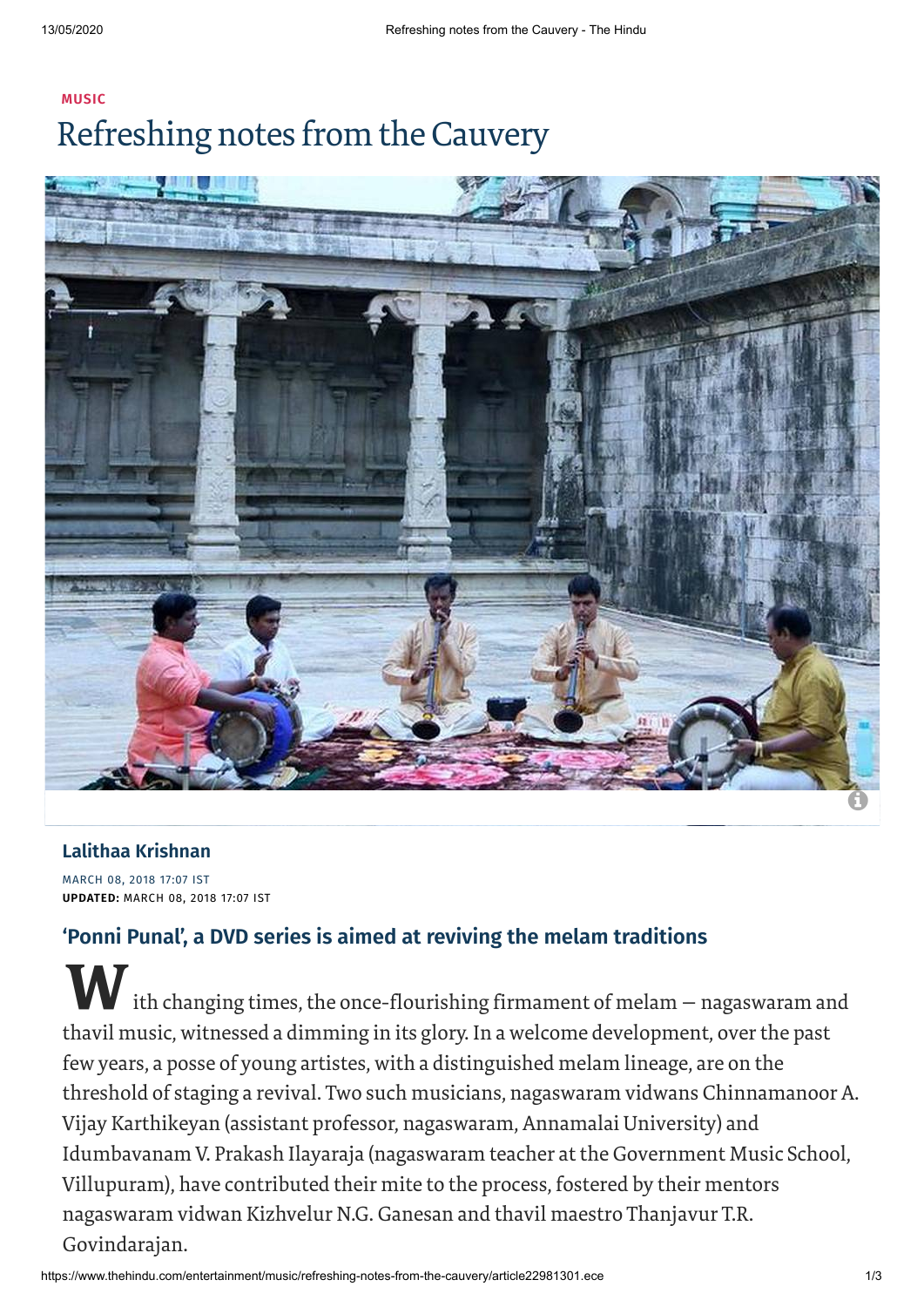Vijay, the grandson of eminent nagaswaram vidwan Chinnamanoor C.V. Ganesan, was trained in gurukulavasam under the famed Tirupamburam TKS Brothers and their father Shanmugasundaram Pillai. Prakash is the grandson of thavil vidwan M.K. Soundararaja Pillai and his gurus were his father K.S. Vedamoorthy and uncle, Segal G. Ranganathan. The duo states,"To help the present and future generations stay connected to melam traditions, we plan to bring out a series of DVDs titled 'Ponni Punal' (water of the Kaveri) . The first of these was recently released at a function."

## The list

A compilation of traditional compositions, played during the purappadal of the utsava murti at temple festivals as well as kutcheri paddhathi, the first DVD delineates eight items that include mallari (Gambhiranattai), 'Sri Ganapathi Nee' (Tyagaraja, Sowrashtram), 'Pavanaguru' (Hamsanandi, Lalitha Dasar), 'Akhilandeswari' (Muthuswami Dikshitar, Dwijavanti), the main piece 'Appan Avadharitha' (Kharaharapriya, Papanasam Sivan) 'Ayye Methakadinam' (Ragamalika), 'Maadu Meikkum Kanne' (Chenjurutti, Oothukadu Venkata Kavi) and 'Raghupati Raghava.' The artistes are accompanied by Idumbavanam K.S. Kannan and Nangoor N.K. Selvaganapathy on the thavil.

The songs are filmed in the serene precincts of the Sarguneswarar temple, a 'paadal petra sthalam' at Idumbavanam, located on the southern banks of the Cauvery.

Complementing the DVD is a well-conceived documentary by S. Jayakumar, in which the artistes speak about their learning and practice methodology, focus on raga and sahitya bhava, repertoire, approach to concerts and anecdotes about nagaswara-thavil vidwans. For instance, Vijay highlights the affinity that the artistes of the Tirupamburam bani have for Muthuswamy Dikshitar and Tyagaraja kritis on account of the patanthara having been imbibed from the direct sishya parampara of these vaggeyakaras.

Vijay is currently researching the Tirupamburam tradition for his doctoral thesis. On the anvil are several such archival and documentation projects.

# **A letter from Editor**

Dear reader.

We have been trying to keep you up-to-date with news that matters to our lives and livelihoods, during these difficult times. To enable wide dissemination of news that is in public interest, we have increased the number of articles that can be read free, and extended free trial periods. However, we have a request for those who can afford to subscribe: please do. As we fight disinformation and misinformation, and keep apace with the happenings, we need to commit greater resources to news gathering operations. We promise to deliver quality journalism that stays away from vested interest and political propaganda.